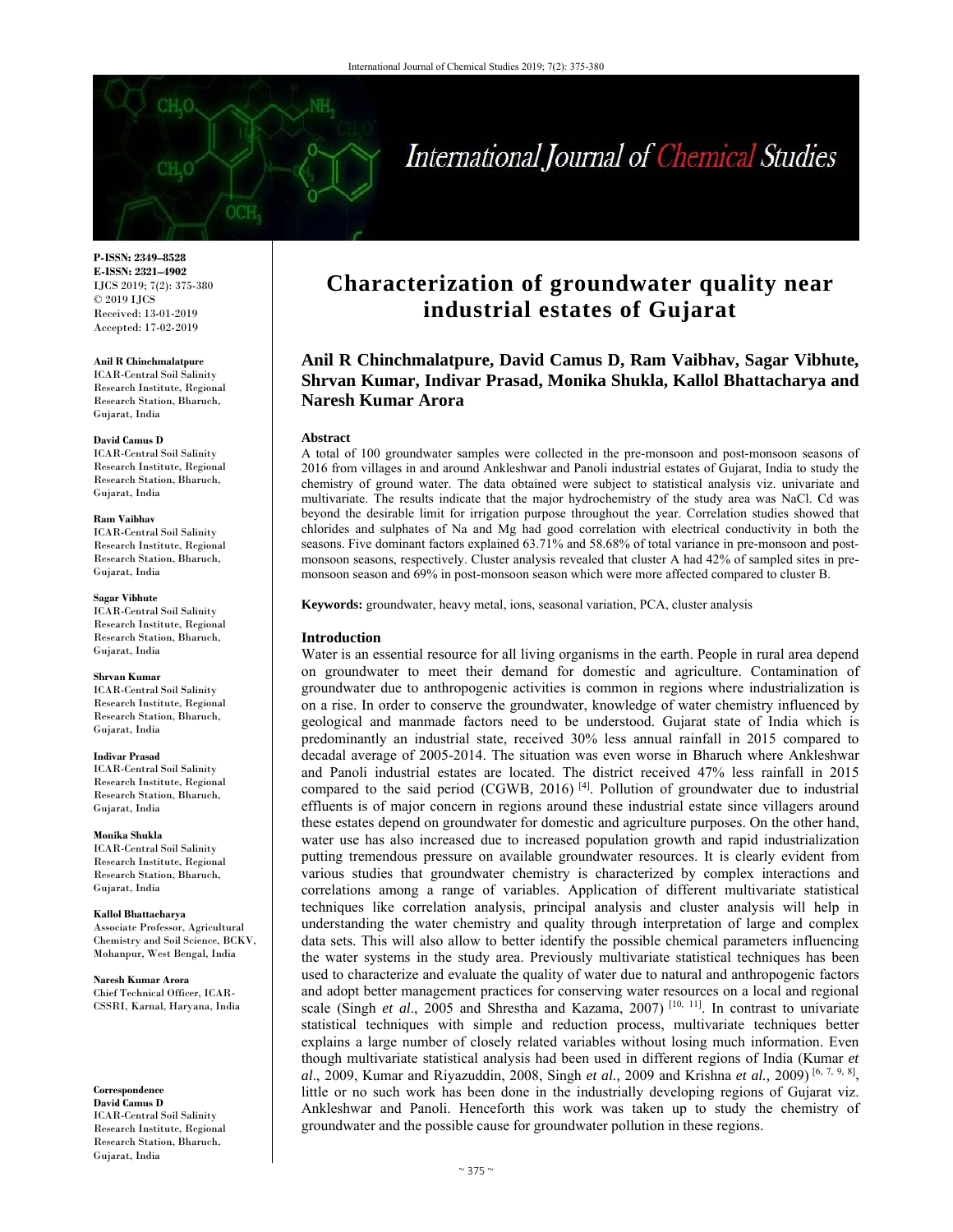# **Materials and Methods**

100 groundwater samples were collected from tube wells ranging in depth from 35-250 feet during pre-monsoon (April - 2016) and post-monsoon (December - 2016). The sampling sites were from villages in and around Ankleshwar and Panoli GIDC between 21°40′39.4″ and 21°31′54.6″ North latitude

and 73°03′31.1″ to 72°48′44.3″ East Longitude covering an area of 648 sq.km (Fig. 1). Collected samples were analysed for major ions and heavy metals. For heavy metal analysis samples were collected in acid leached polyethylene bottles after running the well for about 5 minutes and preserved by adding 2ml of nitric acid for 1 litre of collected sample.



**Fig 1:** Location map of the study area

19 parameters were analysed using the recommended standard procedures. pH and electrical conductivity with pH meter and conductivity meter, respectively (APHA, 2005) [1]. Sodium and potassium were analysed using flame photometer (Barnes *et al.,* 1945) [2]. Calcium and magnesium by titration with EDTA, chloride by titration with  $AgNo<sub>3</sub>$ , sulphate by turbidimetric method and carbonates and bicarbonates by titration with  $H_2$ So<sub>4</sub> (APHA, 2005)<sup>[1]</sup>. Heavy metals like cadmium, cobalt, copper, iron, manganese, nickel, lead and zinc by atomic absorption spectrometry (Burrell, 1975) [3]. The water quality datas thus obtained were subjected to both univariate analysis: range, mean, standard deviation, skewness and kurtosis and multivariate analysis: correlation, principal component analysis (PCA) and cluster analysis (CA). Statistical computations were done using the statistical software package, SPSS version 23.0.

# **Results and Discussion**

# **Descriptive statistics**

Univariate overview of groundwater chemistry in the study area for pre-monsoon and post-monsoon seasons is presented in Table. 1. The pH of groundwater in both the seasons were neutral to mildly alkaline and conductivity varied from 0.28 to 11.40 dS/m and 0.30 to 9.30 dS/m in pre-monsoon and postmonsoon, respectively. In pre-monsoon season, mean cationic concentrations occurred in the order of Na  $>$  Mg  $>$  Ca  $>$  K  $>$ 

 $Zn > Ni > Pb > Mn > Cu > Fe > Cr > Co > Cd$  and anions in the order of  $Cl > Co3 > So4 > HCo3$ . Chloride is the predominant anion in both pre-monsoon and post-monsoon seasons whose concentrations ranged from 178 to 2929 mg/l in pre-monsoon and 53 to 3639 mg/l in post-monsoon. High concentration of chloride may be due to geological factors and seepage from industrial effluents (Gulgundi and Shetty,  $2018$ ) <sup>[5]</sup>. In post-monsoon season, anions were in the same order as that of pre-monsoon. However abundance of cations were in the order of  $Na > Mg > Ca > K > Fe > Zn > Pb > Mn$ > Cu > Ni >Cd. The values of Na, K, Ca, Mg, Fe, Cl, So4 and HCo3 got enhanced in post-monsoon season and the values of Co3, Cd, Cu, Mn, Ni, Pb and Zn reduced. Mean concentrations of all the parameters were below the prescribed desirable limits for irrigation water in both the seasons except for Cd. In pre-monsoon season, heavy metals like Cd  $(49\%$  of sampled sites), Co  $(43\%)$ , Ni  $(31\%)$ , Cr (27%) and Mn (19%) in groundwater were beyond desirable limit for irrigation purpose whereas in post-monsoon season only Cd (59%) exceeded the limit (Table. 2). Based on US Salinity Laboratory diagram (Fig. 2) for irrigation water quality majority of samples, 32% and 38% in pre-monsoon and post-monsoon, respectively fall in C3-S1 (high salinity with low sodium) category, followed 23% and 20% in C3-S2 (high salinity with medium sodium). 10% of samples in premonsoon

**Table 1:** Descriptive statistics (range, mean, standard deviation, skewness, kurtosis) of groundwater in pre- and post-monsoon season.

|         | <b>Units</b> | <b>Season</b> | Range             | Mean   | <b>Std.</b> deviation | <b>Skewness</b> | <b>Kurtosis</b> |
|---------|--------------|---------------|-------------------|--------|-----------------------|-----------------|-----------------|
| EС      | dS/m         | Pre-monsoon   | $0.28 - 11.40$    | 3.20   | 2.02                  | 1.35            | 2.45            |
|         |              | Post-monsoon  | $0.30 - 9.30$     | 2.90   | 1.82                  | 1.17            | 1.26            |
| pH<br>- | Pre-monsoon  | $6.76 - 8.28$ | 7.50              | 0.31   | 0.23                  | $-0.41$         |                 |
|         |              | Post-monsoon  | $6.78 - 8.12$     | 7.40   | 0.31                  | 0.24            | $-0.52$         |
| K       |              | Pre-monsoon   | 1.00 -448.00      | 17.50  | 48.41                 | 7.65            | 65.25           |
|         | mg/1         | Post-monsoon  | $1.00 - 535.00$   | 24.50  | 65.19                 | 6.04            | 41.45           |
| Na      |              | Pre-monsoon   | $10.00 - 1651.00$ | 360.80 | 334.97                | 1.09            | 1.07            |
|         | mg/1         | Post-monsoon  | 24.00 -1407.00    | 401.60 | 272.39                | 1.16            | 1.28            |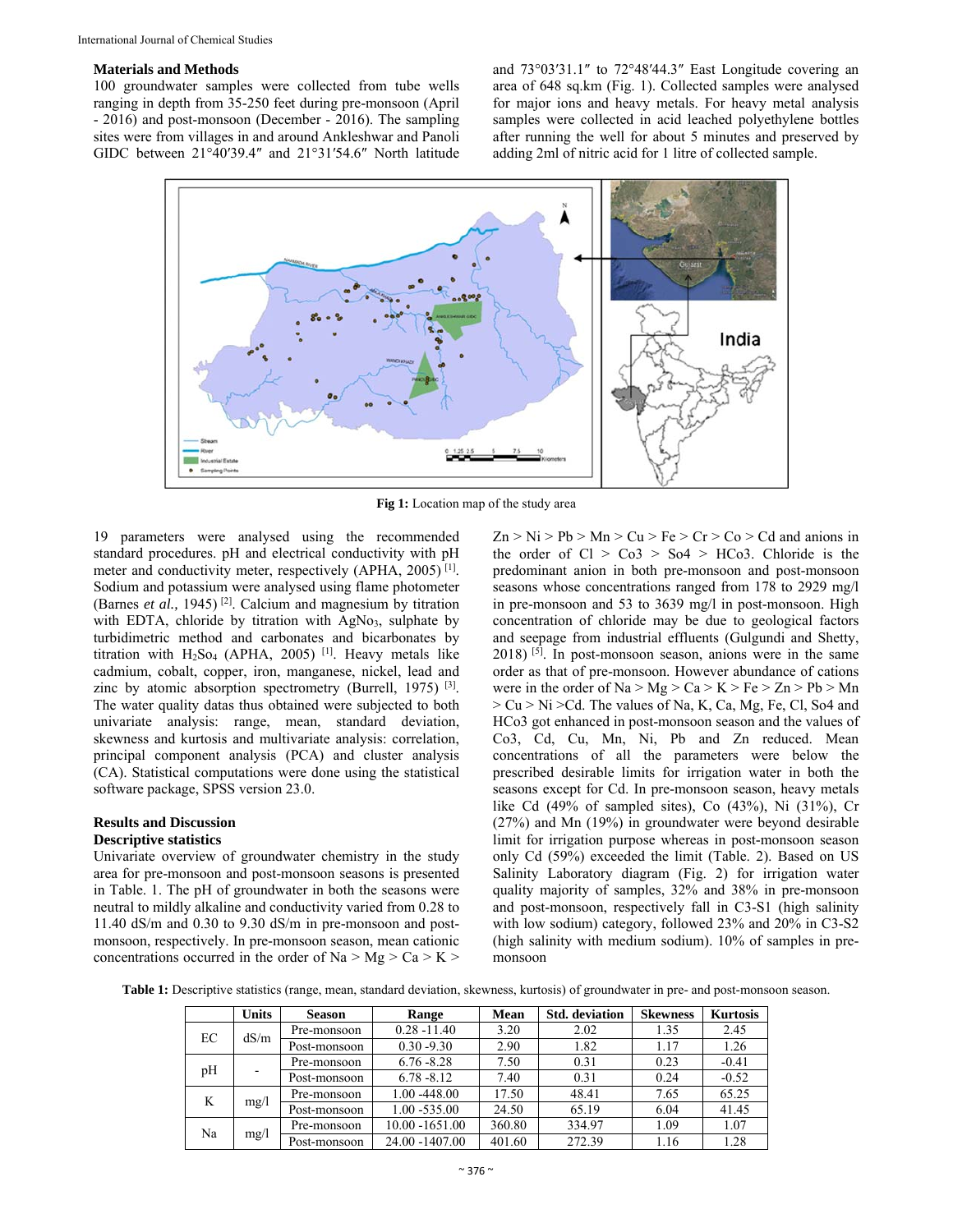|                  |      | Pre-monsoon  | $20.00 - 210.00$   | 86.50   | 44.25  | 0.86    | 0.24                                                                                                                                                                                                                           |
|------------------|------|--------------|--------------------|---------|--------|---------|--------------------------------------------------------------------------------------------------------------------------------------------------------------------------------------------------------------------------------|
| Ca               | mg/1 | Post-monsoon | $20.00 - 440.00$   | 95.40   | 63.40  | 2.37    | 8.52                                                                                                                                                                                                                           |
|                  |      | Pre-monsoon  | $0.00 - 632.00$    | 171.10  | 140.88 | 1.01    | 0.80                                                                                                                                                                                                                           |
| Mg               | mg/1 | Post-monsoon | $0.00 - 729.00$    | 173.20  | 151.47 | 1.25    | 1.48<br>3.08<br>3.96<br>0.57<br>1.06<br>0.83<br>0.99<br>16.03<br>5.44<br>99.26<br>$-1.87$<br>$-0.70$<br>$-1.08$<br>2.18<br>$-0.40$<br>7.99<br>2.24<br>5.44<br>42.34<br>$-0.32$<br>6.38<br>$-1.08$<br>$-0.16$<br>24.31<br>32.04 |
| Cl               |      | Pre-monsoon  | 178.00 - 2929.00   | 765.00  | 514.69 | 1.65    |                                                                                                                                                                                                                                |
|                  | mg/1 | Post-monsoon | 53.00 - 3639.00    | 1004.70 | 603.49 | 1.73    |                                                                                                                                                                                                                                |
| SO <sub>4</sub>  |      | Pre-monsoon  | $10.00 - 595.00$   | 179.00  | 155.25 | 1.18    |                                                                                                                                                                                                                                |
|                  | mg/1 | Post-monsoon | $0.00 - 671.00$    | 185.30  | 155.98 | 1.27    |                                                                                                                                                                                                                                |
|                  |      | Pre-monsoon  | $150.00 - 1050.00$ | 430.50  | 174.06 | 0.62    |                                                                                                                                                                                                                                |
| CO <sub>3</sub>  | mg/1 | Post-monsoon | $0.00 - 780.00$    | 370.50  | 136.94 | $-0.21$ |                                                                                                                                                                                                                                |
|                  |      | Pre-monsoon  | $0.00 - 610.00$    | 32.00   | 109.01 | 3.90    |                                                                                                                                                                                                                                |
| HCO <sub>3</sub> | mg/1 | Post-monsoon | $0.00 - 671.00$    | 65.60   | 145.81 | 2.46    |                                                                                                                                                                                                                                |
|                  | mg/1 | Pre-monsoon  | $0.00 - 1.81$      | 0.03    | 0.18   | 9.95    |                                                                                                                                                                                                                                |
| Cd               |      | Post-monsoon | $0.00 - 0.02$      | 0.01    | 0.01   | $-0.38$ |                                                                                                                                                                                                                                |
|                  |      | Pre-monsoon  | $0.00 - 0.12$      | 0.05    | 0.03   | 0.28    |                                                                                                                                                                                                                                |
| Co               | mg/1 | Post-monsoon |                    |         |        |         |                                                                                                                                                                                                                                |
|                  |      | Pre-monsoon  | $0.00 - 0.23$      | 0.06    | 0.06   | 0.28    |                                                                                                                                                                                                                                |
| Cr               | mg/1 | Post-monsoon |                    |         |        |         |                                                                                                                                                                                                                                |
|                  |      | Pre-monsoon  | $0.00 - 0.25$      | 0.09    | 0.04   | 0.98    |                                                                                                                                                                                                                                |
| Cu               | mg/1 | Post-monsoon | $0.00 - 0.04$      | 0.02    | 0.01   | 0.11    |                                                                                                                                                                                                                                |
| Fe               |      | Pre-monsoon  | $0.00 - 0.65$      | 0.08    | 0.12   | 2.69    |                                                                                                                                                                                                                                |
|                  | mg/1 | Post-monsoon | $0.06 - 0.27$      | 0.10    | 0.04   | 1.52    |                                                                                                                                                                                                                                |
| Mn               |      | Pre-monsoon  | $0.00 - 0.88$      | 0.10    | 0.17   | 2.28    |                                                                                                                                                                                                                                |
|                  | mg/1 | Post-monsoon | $0.00 - 0.42$      | 0.02    | 0.05   | 6.15    |                                                                                                                                                                                                                                |
| Ni               |      | Pre-monsoon  | $0.03 - 0.35$      | 0.17    | 0.06   | 0.19    |                                                                                                                                                                                                                                |
|                  | mg/1 | Post-monsoon | $0.00 - 0.09$      | 0.01    | 0.02   | 2.74    |                                                                                                                                                                                                                                |
| Pb               |      | Pre-monsoon  | $0.00 - 0.53$      | 0.16    | 0.16   | 0.47    |                                                                                                                                                                                                                                |
|                  | mg/1 | Post-monsoon | $0.00 - 0.04$      | 0.02    | 0.01   | $-0.12$ |                                                                                                                                                                                                                                |
|                  |      | Pre-monsoon  | $0.01 - 2.92$      | 0.18    | 0.43   | 4.72    |                                                                                                                                                                                                                                |
| Zn               | mg/1 | Post-monsoon | $0.01 - 1.42$      | 0.07    | 0.21   | 5.52    |                                                                                                                                                                                                                                |

Table 2: Percentage of sampled sites beyond the prescribed desirable limit for irrigation (n=100)

| <b>Heavy</b> metals | Pre-monsoon | Post-monsoon |
|---------------------|-------------|--------------|
| Cd                  | 49          | ٢q           |
| Co                  | 43          |              |
|                     | 27          |              |
| Сu                  |             |              |
| Fe                  |             |              |
| Mn                  | ١q          |              |
| Ni                  |             |              |
| Pb                  |             |              |
| Zn                  |             |              |



**Fig 2:** Wilcox graph for irrigation water quality classification

and 15% of samples in post-monsoon fall in C4-S3 (very high salinity with high sodium) and C4-S2 (very high salinity with medium sodium) categories, respectively.

#### **Correlation analysis**

The correlation matrixes prepared for pre-monsoon season (Table. 3a) and post-monsoon season (Table. 3b) with 19

variables clearly illustrate that electrical conductivity (EC) had a good positive correlation with cations like Mg (0.76 and 0.75, pre-monsoon and post-monsoon, respectively) and Na (0.64 and 0.85) and anions like Cl (0.93 and 0.90) and So4 (0.75 and 0.85). Na and Mg also exhibited positive correlation with both Cl and So4 in both pre-monsoon and post-monsoon seasons. Co-Cu, Co-Ni, Co-Pb, Cr-Cu, Cr-Pb and Cu-Pb had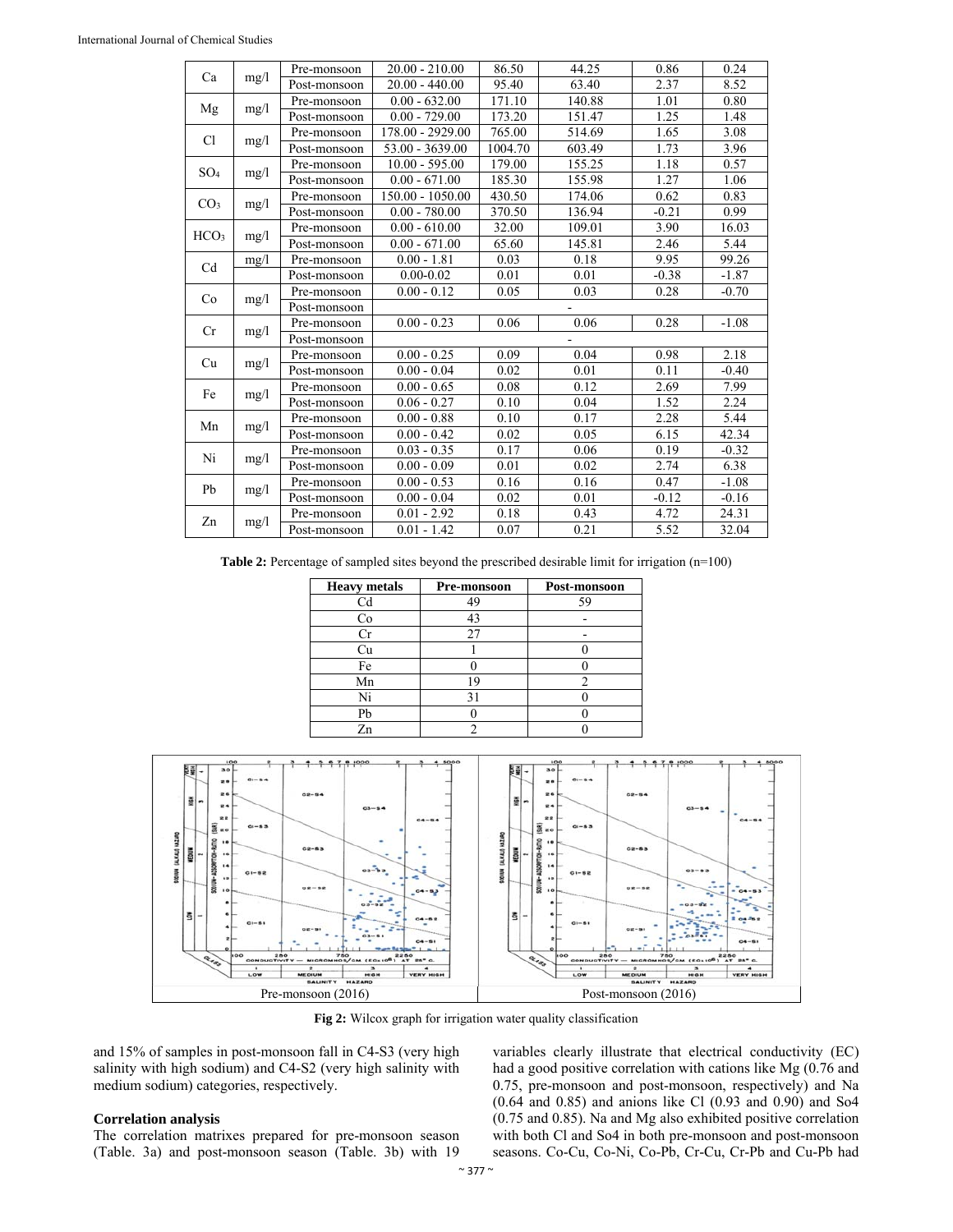more significant correlation pairs among heavy metals in premonsoon season. In post-monsoon season there was no significant correlation among heavy metal variables in the matrixes.

|  |  |  | <b>Table 3a:</b> Correlation matrix for groundwater in pre-monsoon season. |
|--|--|--|----------------------------------------------------------------------------|
|--|--|--|----------------------------------------------------------------------------|

|                  | EС      | pН      | K       | Na      | Ca      | Mg      | Cl      | SO <sub>4</sub> | CO <sub>3</sub> | HCO <sub>3</sub> | C <sub>d</sub> | Co   | $_{\rm Cr}$         | <b>Cu</b> | Fe            | Mn   | Ni      | Pb      | Zn   |
|------------------|---------|---------|---------|---------|---------|---------|---------|-----------------|-----------------|------------------|----------------|------|---------------------|-----------|---------------|------|---------|---------|------|
| EС               | 00.1    |         |         |         |         |         |         |                 |                 |                  |                |      |                     |           |               |      |         |         |      |
| pH               | $-0.57$ | 1.00    |         |         |         |         |         |                 |                 |                  |                |      |                     |           |               |      |         |         |      |
| K                | 0.18    | $-0.21$ | 1.00    |         |         |         |         |                 |                 |                  |                |      |                     |           |               |      |         |         |      |
| Na               | 0.64    | $-0.27$ | $-0.03$ | 1.00    |         |         |         |                 |                 |                  |                |      |                     |           |               |      |         |         |      |
| Ca               | 0.56    | $-0.44$ | 0.23    | 0.27    | 1.00    |         |         |                 |                 |                  |                |      |                     |           |               |      |         |         |      |
| Mg               | 0.76    | $-0.59$ | 0.22    | 0.49    | 0.48    | 1.00    |         |                 |                 |                  |                |      |                     |           |               |      |         |         |      |
| C1               | 0.93    | $-0.46$ | 0.08    | 0.71    | 0.57    | 0.75    | 1.00    |                 |                 |                  |                |      |                     |           |               |      |         |         |      |
| SO <sub>4</sub>  | 0.75    | $-0.48$ | 0.03    | 0.69    | 0.50    | 0.72    | 0.78    | $1.00\,$        |                 |                  |                |      |                     |           |               |      |         |         |      |
| CO <sub>3</sub>  | $-0.05$ | $-0.07$ | $-0.07$ | 0.06    | $-0.02$ | $-0.04$ | 0.00    | 0.08            | 1.00            |                  |                |      |                     |           |               |      |         |         |      |
| HCO <sub>3</sub> | $-0.08$ | 0.14    | $-0.02$ | $-0.03$ | $-0.12$ | $-0.06$ | $-0.11$ | $-0.03$         | $-0.37$         | 1.00             |                |      |                     |           |               |      |         |         |      |
| Cd               | $-0.09$ | 0.07    | $-0.03$ | $-0.05$ | 0.11    | $-0.07$ | $-0.08$ | $-0.08$         | 0.02            | $-0.03$          | 1.00           |      |                     |           |               |      |         |         |      |
| Co               | 0.67    | $-0.64$ | 0.22    | 0.45    | 0.52    | 0.83    | 0.67    | 0.67            | 0.03            | $-0.05$          | 0.03           | 1.00 |                     |           |               |      |         |         |      |
| Cr               | 0.32    | $-0.26$ | $-0.13$ | 0.58    | 0.22    | 0.40    | 0.41    | 0.52            | 0.09            | $-0.06$          | 0.10           | 0.60 | 1.00                |           |               |      |         |         |      |
| Cu               | 0.37    | $-0.30$ | 0.01    | 0.37    | 0.34    | 0.52    | 0.43    | 0.46            | 0.00            | $-0.07$          | 0.02           | 0.70 | 0.65                | 1.00      |               |      |         |         |      |
| Fe               | 0.05    | 0.00    | $-0.06$ | 0.12    | $-0.01$ | 0.15    | 0.11    | 0.04            | 0.01            | 0.14             | $-0.05$        | 0.21 | 0.24                | 0.29      | 1.00          |      |         |         |      |
| Mn               | $-0.04$ | $-0.10$ | 0.03    | $-0.06$ | 0.06    | 0.20    | $-0.01$ | 0.02            | 0.20            | $-0.05$          | 0.02           | 0.35 | 0.26                | 0.45      | 0.37          | 1.00 |         |         |      |
| Ni               | 0.22    | $-0.35$ | 0.23    | 0.03    | 0.15    | 0.34    | 0.11    | 0.10            | $-0.07$         | 0.12             | 0.12           | 0.63 | 0.33                | 0.48      | 0.09          | 0.32 | 1.00    |         |      |
| Pb               | 0.35    | $-0.31$ | $-0.10$ | 0.57    | 0.30    | 0.46    | 0.46    | 0.56            | 0.11            | $-0.11$          | 0.10           | 0.69 | 0.97                | 0.74      | 0.23          | 0.33 | 0.37    | 1.00    |      |
| Zn               | 0.11    | $-0.05$ | 0.03    | 0.03    | 0.07    | 0.19    | 0.08    | 0.19            | 0.00            | 0.11             | $-0.02$        | 0.12 | $0.00 \,   \, 0.00$ |           | $0.22 \ 0.00$ |      | $-0.04$ | $-0.01$ | 1.00 |

**Table 3b:** Correlation matrix for groundwater in post-monsoon season.

|                  | EС      | pН      | K       | Na       | Ca      | Mg      | Cl      | SO <sub>4</sub> | CO <sub>3</sub> | HCO <sub>3</sub> | Cd      | Cu   | Fe   | Mn      | Ni       | Pb   | Zn   |
|------------------|---------|---------|---------|----------|---------|---------|---------|-----------------|-----------------|------------------|---------|------|------|---------|----------|------|------|
| EС               | 1.00    |         |         |          |         |         |         |                 |                 |                  |         |      |      |         |          |      |      |
| pH               | $-0.17$ | 00.1    |         |          |         |         |         |                 |                 |                  |         |      |      |         |          |      |      |
| K                | 0.02    | 0.16    | 1.00    |          |         |         |         |                 |                 |                  |         |      |      |         |          |      |      |
| Na               | 0.85    | 0.00    | $-0.10$ | $1.00\,$ |         |         |         |                 |                 |                  |         |      |      |         |          |      |      |
| Ca               | 0.68    | $-0.27$ | 0.07    | 0.56     | 1.00    |         |         |                 |                 |                  |         |      |      |         |          |      |      |
| Mg               | 0.75    | $-0.34$ | 0.08    | 0.48     | 0.50    | 1.00    |         |                 |                 |                  |         |      |      |         |          |      |      |
| C <sub>1</sub>   | 0.90    | $-0.23$ | $-0.01$ | 0.73     | 0.59    | 0.70    | 1.00    |                 |                 |                  |         |      |      |         |          |      |      |
| SO <sub>4</sub>  | 0.85    | $-0.25$ | $-0.03$ | 0.74     | 0.57    | 0.54    | 0.76    | 1.00            |                 |                  |         |      |      |         |          |      |      |
| CO <sub>3</sub>  | $-0.09$ | 0.11    | 0.09    | $-0.07$  | $-0.12$ | $-0.03$ | $-0.13$ | $-0.18$         | 1.00            |                  |         |      |      |         |          |      |      |
| HCO <sub>3</sub> | 0.08    | 0.15    | 0.26    | 0.07     | 0.03    | 0.05    | 0.08    | 0.04            | $-0.54$         | 0.00             |         |      |      |         |          |      |      |
| Cd               | $-0.07$ | 0.03    | 0.05    | $-0.06$  | 0.02    | $-0.09$ | $-0.02$ | $-0.01$         | $-0.05$         | 0.05             | 1.00    |      |      |         |          |      |      |
| Cu               | $-0.11$ | $-0.11$ | $-0.04$ | $-0.15$  | $-0.04$ | $-0.07$ | $-0.08$ | $-0.03$         | $-0.06$         | 0.06             | $-0.12$ | 1.00 |      |         |          |      |      |
| Fe               | $-0.07$ | $-0.19$ | $-0.19$ | $-0.07$  | $-0.11$ | $-0.18$ | $-0.01$ | 0.12            | $-0.08$         | $-0.14$          | $-0.27$ | 0.33 | 1.00 |         |          |      |      |
| Mn               | 0.16    | $-0.23$ | 0.03    | 0.00     | 0.35    | 0.23    | 0.16    | 0.12            | 0.15            | $-0.12$          | 0.00    | 0.12 | 0.05 | 1.00    |          |      |      |
| Ni               | 0.13    | $-0.03$ | 0.11    | 0.01     | 0.14    | 0.01    | 0.01    | 0.19            | $-0.04$         | 0.15             | $-0.35$ | 0.39 | 0.10 | $-0.09$ | $1.00\,$ |      |      |
| Pb               | $-0.01$ | $-0.35$ | 0.05    | $-0.21$  | 0.08    | $-0.02$ | 0.03    | 0.13            | $-0.13$         | $-0.02$          | $-0.08$ | 0.16 | 0.32 | 0.05    | 0.26     | 0.01 |      |
| Zn               | $-0.09$ | 0.12    | $-0.09$ | $-0.07$  | $-0.09$ | $-0.19$ | $-0.09$ | 0.02            | 0.03            | 0.01             | 0.07    | 0.22 | 0.35 | $-0.05$ | $-0.08$  | 0.07 | 1.00 |

# **Principal Component Analysis (PCA)**

The final output of varimax rotated principal component analysis indicates that four principal components explain 63.79% and 58.68% of the total variance in in pre-monsoon and post-monsoon seasons, respectively (Table. 4). Principal Component – I (PC-I), PC-II, PC-III and PC-IV contributed to 35.71%, 11.56%, 8.76% and 7.76% of the total variation in pre-monsoon season with 16 variables. In post-monsoon season, PC-I, PC-II, PC-III and PC-IV contributed to 27.22%, 12.89%, 10.19% and 8.37% of the total variation with 14 variables. PC-I was dominated by EC, Na, Ca, Mg, Cl and So4 with high positive loadings of 0.597-0.811 in pre-monsoon season and 0.741-0.979 in post-monsoon season. There was strong negative loading of pH (-0.628) in pre-monsoon season. Heavy metals like Co, Cr, Cu and Pb dominated PC-I in the pre-monsoon season (0.707-0.916). In post-monsoon season they were absent. PC-II had higher positive loadings of Mn in pre-monsoon season (0.656) and post-monsoon season (0.432). In addition to Mn, post-monsoon season also had strong positive loading of Pb (0.674) and negative loading of pH (-0.813). PC-III was dominated by K and Ni in premonsoon season and  $Co<sub>3</sub>$  and  $HCo<sub>3</sub>$  in post-monsoon season. PC-IV had high positive loadings of Co<sub>3</sub> and HCo<sub>3</sub> in premonsoon season and heavy metals like Cu, Fe and Zn in postmonsoon season.

# **Cluster Analysis (CA)**

The results of cluster analysis established that the sampled sites were principally divided into two large clusters (A and B) in both pre-monsoon and post-monsoon seasons. The sites under each clusters with site id are presented in Table 5 and Fig. 3. In both the clusters in both the seasons, the major hydrochemistry was NaCl and the concentration of cations and anions were in the order of Na>Mg>Ca>K and  $Cl > Co<sub>3</sub> > SO<sub>4</sub> > HCo<sub>3</sub>$ , respectively. In case of heavy metals, cluster A in pre-monsoon season had concentrations of Cd and Cr beyond the desirable limit prescribed for irrigation purpose. But in post-monsoon season all the heavy levels were under desirable limit except for Cd. In cluster B, all the heavy metals were under prescribed desirable levels in both the seasons except for Cd in pre-monsoon season. It is conclusive that Na, Cl, Cr and Cd are the major parameters in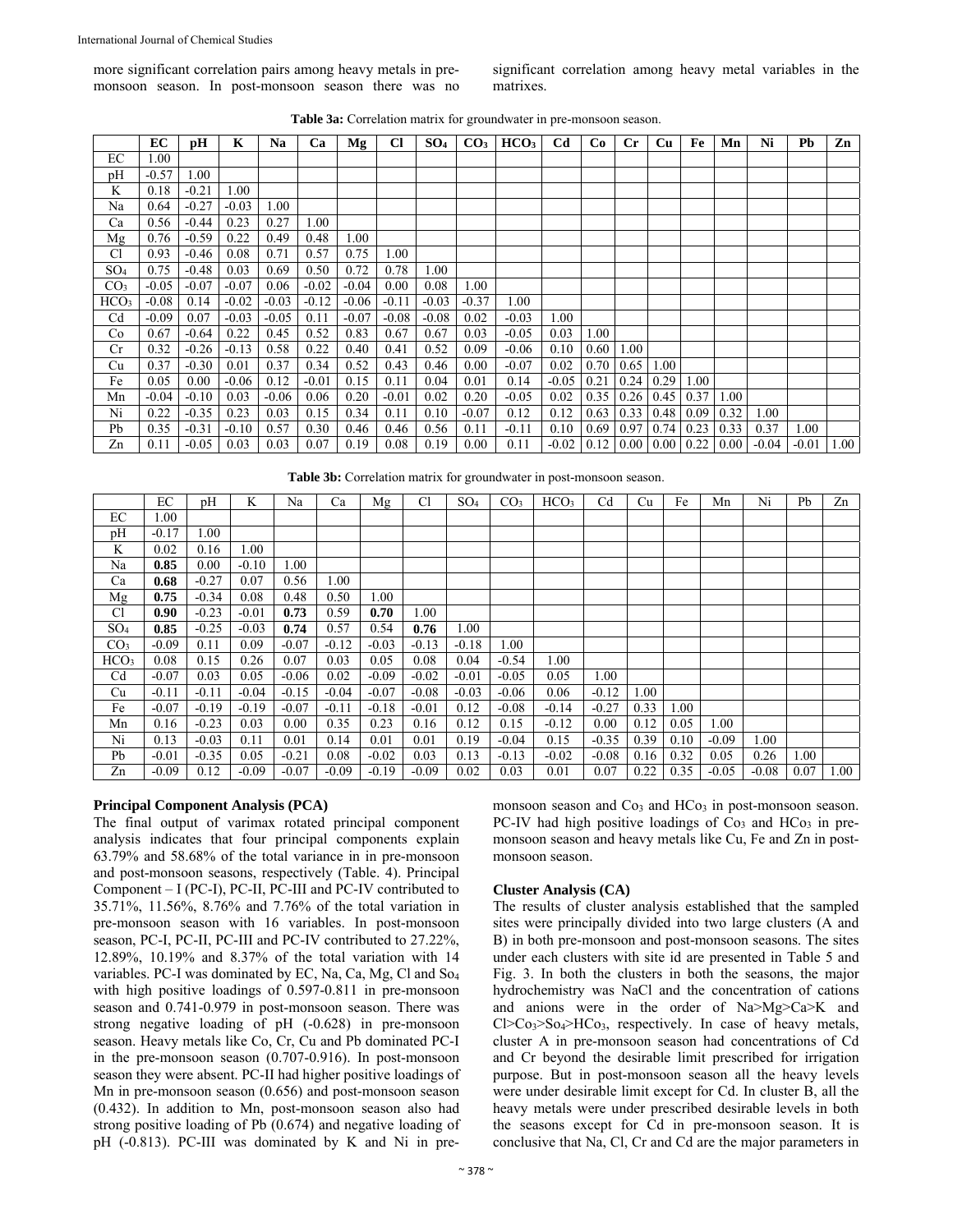cluster A affecting water quality in the pre-monsoon season. It is clearly evident from Fig. 3 that sampling points near the industrial estates and khadis where the effluents are discharged have poor water quality compared to sampling points away from these areas in both the seasons. The percentage of sites under cluster A increased from 42 in premonsoon season to 69 in the post-monsoon season.

**Table 4:** Varimax rotated principal component loadings explaining 70.36% and 66.50% of total variance in pre-monsoon and post-monsoon season for groundwater

|                      |         |          | <b>Varifactors (Pre-monsoon)</b> |          |                |         | <b>Varifactors (Post-monsoon)</b><br>VF3<br>VF4<br>.027<br>$-.050$<br>.046<br>.105<br>$-.089$<br>.067 |         |  |  |  |
|----------------------|---------|----------|----------------------------------|----------|----------------|---------|-------------------------------------------------------------------------------------------------------|---------|--|--|--|
| <b>Parameters</b>    | VF1     | VF2      | VF3                              | VF4      | VF1            | VF2     |                                                                                                       |         |  |  |  |
| EC                   | .811    | $-.461$  | .017                             | .041     | .979           | $-.020$ |                                                                                                       |         |  |  |  |
| pН                   | $-.628$ | .209     | $-.282$                          | .254     | $-.208$        | $-.813$ |                                                                                                       |         |  |  |  |
| K                    | .142    | $-0.236$ | .636                             | $-.209$  | $-.014$        | $-.091$ |                                                                                                       |         |  |  |  |
| Na                   | .689    | $-.180$  | $-.454$                          | .173     | .870           | $-.285$ | .041                                                                                                  | $-.026$ |  |  |  |
| Ca                   | .597    | $-.287$  | .165                             | -.185    | .741           | .232    | $-.033$                                                                                               | $-.041$ |  |  |  |
| Mg                   | .846    | $-191$   | .189                             | .039     | .747           | .186    | $-.063$                                                                                               | $-.249$ |  |  |  |
| C1                   | .835    | $-389$   | $-152$                           | .067     | .909           | .065    | .053                                                                                                  | $-.027$ |  |  |  |
| SO <sub>4</sub>      | .825    | $-.280$  | $-.221$                          | .089     | .871           | .092    | .101                                                                                                  | .132    |  |  |  |
| CO <sub>3</sub>      | .053    | .163     | $-.343$                          | -.587    | $-.097$        | $-.209$ | $-.860$                                                                                               | $-.011$ |  |  |  |
| HCO <sub>3</sub>     | $-.098$ | .045     | .275                             | .750     | .062           | $-.120$ | .802                                                                                                  | .013    |  |  |  |
| Cd                   | $-.006$ | .214     | .025                             | $-197$   | $-.044$        | .005    | .141                                                                                                  | .034    |  |  |  |
| Co                   | .916    | .127     | .258                             | $-0.049$ |                | ÷,      | ۰                                                                                                     |         |  |  |  |
| Cr                   | .707    | .454     | $-.342$                          | .064     | $\blacksquare$ | ÷,      | $\overline{a}$                                                                                        |         |  |  |  |
| Cu                   | .724    | .452     | .040                             | .026     | $-.098$        | .247    | .030                                                                                                  | .553    |  |  |  |
| Fe                   | .216    | .430     | .018                             | .415     | $-.043$        | .296    | $-.029$                                                                                               | .647    |  |  |  |
| Mn                   | .266    | .656     | .221                             | $-.136$  | .217           | .432    | $-.425$                                                                                               | .096    |  |  |  |
| Ni                   | .438    | .401     | .569                             | $-.074$  | .071           | .102    | .144                                                                                                  | .090    |  |  |  |
| Pb                   | .766    | .463     | $-.285$                          | .006     | $-.049$        | .674    | .145                                                                                                  | .186    |  |  |  |
| Zn                   | .120    | $-.107$  | .087                             | .369     | $-.045$        | $-.157$ | .000                                                                                                  | .844    |  |  |  |
| Eigen Values         | 6.79    | 2.20     | 1.67                             | 1.47     | 4.63           | 2.19    | 1.73                                                                                                  | 1.42    |  |  |  |
| % of total variance  | 35.71   | 11.56    | 8.76                             | 7.76     | 27.22          | 12.89   | 10.19                                                                                                 | 8.37    |  |  |  |
| Cumulative% variance | 35.71   | 47.27    | 56.03                            | 63.79    | 27.22          | 40.11   | 50.31                                                                                                 | 58.68   |  |  |  |



**Fig 3:** A graphic representation of the study area highlighting the clusters – A and B for pre-monsoon and post-monsoon seasons of 2016.

| <b>Parameters</b> | Pre-monsoon      |                  | Post-monsoon     |                  |  |  |  |
|-------------------|------------------|------------------|------------------|------------------|--|--|--|
|                   | <b>Cluster A</b> | <b>Cluster B</b> | <b>Cluster A</b> | <b>Cluster B</b> |  |  |  |
| EC                | 4.31             | 2.47             | 3.38             | 1.85             |  |  |  |
| pH                | 7.34             | 7.53             | 7.33             | 7.63             |  |  |  |
| K                 | 14.49            | 19.73            | 30.57            | 11.11            |  |  |  |
| Na                | 583.09           | 199.77           | 471.79           | 245.44           |  |  |  |
| Ca                | 98.10            | 78.10            | 103.77           | 76.77            |  |  |  |
| Mg                | 258.44           | 107.93           | 192.14           | 130.96           |  |  |  |
| Cl                | 1094.58          | 526.38           | 1130.60          | 724.31           |  |  |  |
| SO <sub>4</sub>   | 282.60           | 103.96           | 220.04           | 107.87           |  |  |  |
| CO <sub>3</sub>   | 450.00           | 416.38           | 373.91           | 362.90           |  |  |  |
| HCO <sub>3</sub>  | 18.15            | 42.07            | 86.64            | 18.69            |  |  |  |
| C <sub>d</sub>    | 0.02             | 0.04             | 0.02             | 0.00             |  |  |  |
| Co                | 0.07             | 0.03             |                  | ۰                |  |  |  |
| Cr                | 0.11             | 0.03             | -                | ۰                |  |  |  |
| Cu                | 0.12             | 0.07             | 0.02             | 0.01             |  |  |  |
| Fe                | 0.13             | 0.05             | 0.10             | 0.11             |  |  |  |

| Table 5: Mean values for all chemical constituents for each cluster (all units in mg/l except for EC and pH) |  |
|--------------------------------------------------------------------------------------------------------------|--|
|--------------------------------------------------------------------------------------------------------------|--|